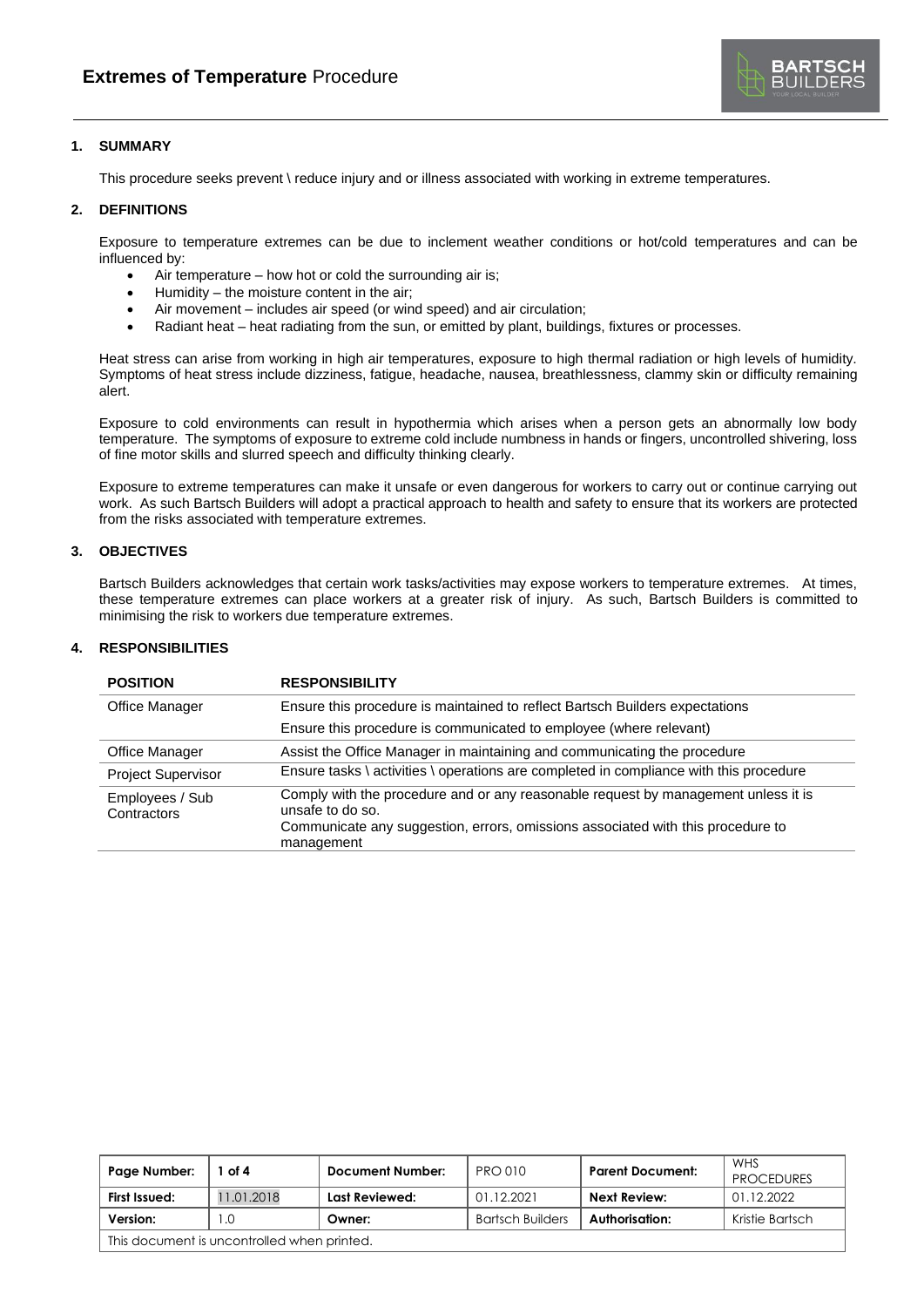# **5. PROCEDURE \ PROCESS**



#### Indoor Work – Hot/Cold Temperatures

Bartsch Builders will ensure that it identifies all work tasks/activities carried out by its workers which exposes, or could expose them, to temperature extremes. This may include:

- Consulting its workers;
- Observing work tasks/activities;
- Reviewing incident and injury reports.

Once identified Bartsch Builders will ensure that the risks associated with exposure to temperature extremes are assessed. The risk assessment should consider the following factors:

- The nature of the task/activity performed;
- The environment in which the task/activity is performed;
- The extent to which exposure to extremes of temperature affects the health and safety of workers performing the task.

After risks have been assessed, Bartsch Builders will ensure that control measures are implemented using the following strategies:

- For exposure to hot temperatures:
	- o Allow staff to acclimatise before undertaking a full work load;
	- o Ensure lightweight, loose fitting clothing is worn if hot or humid conditions ;
	- o Ensure that heat from plant and processes are reduced as far as possible by insulating plant, pipes, walls or roofs to minimise radiant heat where practicable;
	- o Ensure that there is sufficient cool drinking water available at the workplace;
	- o Ensure that work areas are ventilated to provide a flow of air ;
	- o Isolate workers from heat sources where practicable;
	- o Monitor temperature, humidity and workers physical response to environmental conditions;
	- o Provide a fresh water supply for washing and external cooling;
	- o Use of mechanical aids, where practicable, to reduce physical demands;
	- o Provide cool areas for rest and recovery;
	- o Provide frequent rest breaks and/or rotate duties to allow people to cool down;
	- o Remove heat from buildings with extraction fans or other means;
	- o Rotate staff and use relief workers;
	- o Schedule heavy work and tasks that require the wearing of hot or heavy personal protective equipment for cooler times of day (or year);
	- o Shorten the duration of each exposure (better to have more frequent short exposures than fewer long exposures);
	- o Where necessary, ensure that correct vehicle setup and type is chosen for driving in hot conditions.

| Page Number:                                | 2 of 4     | Document Number: | <b>PRO 010</b>          | <b>Parent Document:</b> | WHS<br><b>PROCEDURES</b> |
|---------------------------------------------|------------|------------------|-------------------------|-------------------------|--------------------------|
| First Issued:                               | 11.01.2018 | Last Reviewed:   | 01.12.2021              | Next Review:            | 01.12.2022               |
| Version:                                    | $\Omega$   | Owner:           | <b>Bartsch Builders</b> | Authorisation:          | Kristie Bartsch          |
| This document is uncontrolled when printed. |            |                  |                         |                         |                          |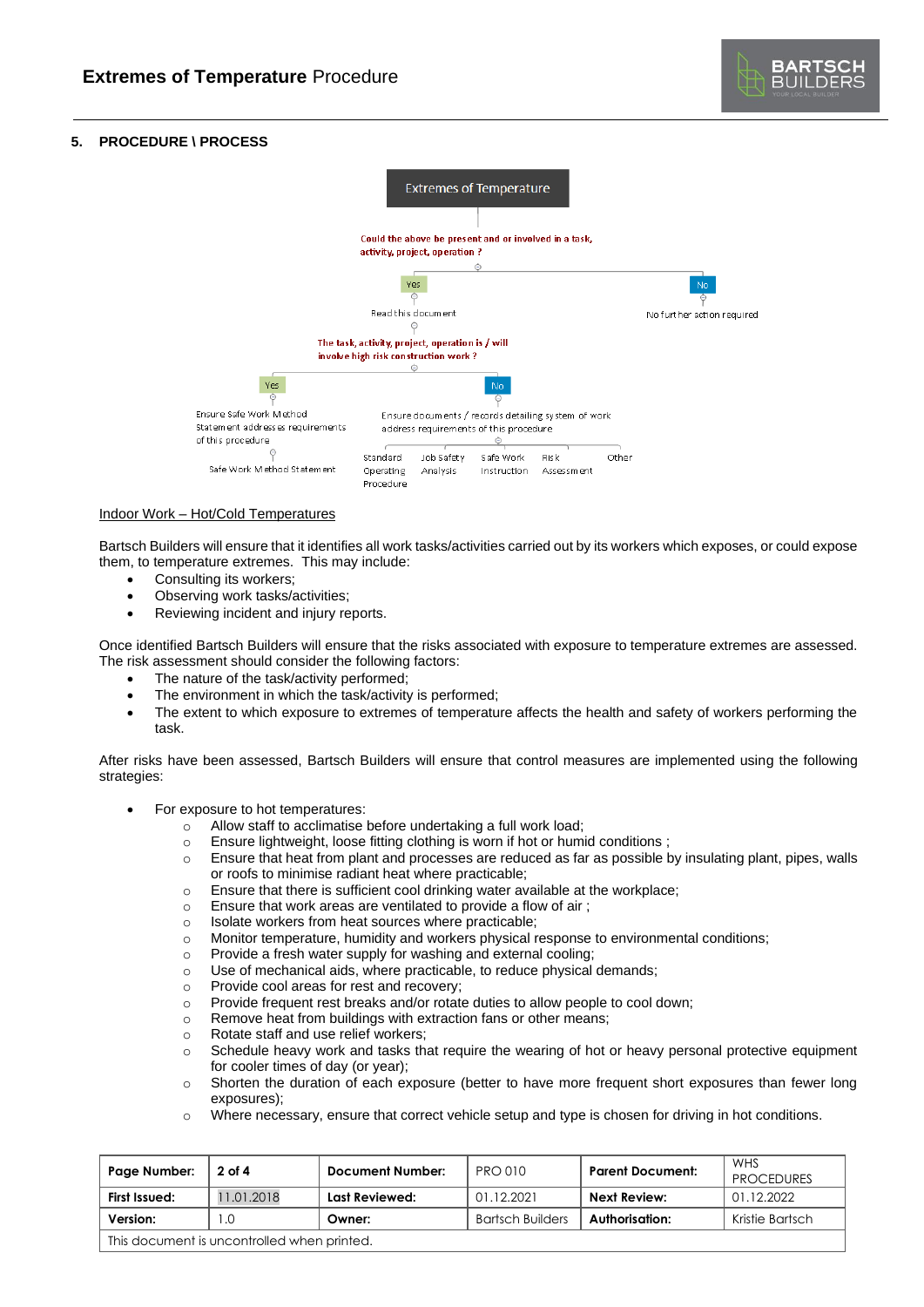

- For exposure to cold temperatures:
	- o Allow staff to acclimatise before undertaking a full work load;
	- o Avoid prolonged contact with cold metal in cold conditions ;
	- o Eliminate draughts without decreasing ventilation;
	- o Ensure that vehicles are fitted with effective heaters;
	- o Insulate ceiling spaces and walls to minimise heat loss;
	- o Isolate workers from cold sources;
	- o Monitor temperature and workers physical response to environmental conditions;
	- o Monitor the use of tools in cold weather that cause significant vibration;
	- o Provide 'warm-up' area;
	- o Provide warm drinks in cold conditions;
	- o Rotate staff and use relief workers;
	- o Shorten the duration of each exposure (better to have more frequent short exposures than fewer long exposures);
	- o Where necessary, ensure that correct vehicle setup and type is chosen for driving in cold conditions;
	- o Ensure suitable personal protective clothing is worn for cold conditions.

The relevant Managers/Supervisors will be trained to recognise symptoms of heat-related and cold related illnesses, as necessary.

#### Outdoor Work – Inclement Weather

Where conditions have become or are expected to become inclement the appropriate Manager/Supervisor will, through their own initiative or at the request of a worker consult for the purpose of:

- Identifying risks to health and safety due to the inclement weather;
- Agree to appropriate control measures which may include one or more of the following strategies:
	- o For hot conditions:
		- Modifying the rate at which work is performed;
		- Modifying the hours of work;
		- Rescheduling of certain work to other days, or limiting it to cooler periods of the day;
		- Rotation of workers involved in heavier tasks;
		- Providing alternative, light work in the shade;
		- Regular rest breaks;
		- Providing temporary shade (shade cloth, awnings, temporary roofing materials) for workers doing their regular duties;
		- Ensuring all workers are given and informed of the appropriate options;
		- Providing appropriate assistance to any worker completing emergency or essential work;
		- Providing access to cool drinking water;
		- Ensure suitable personal protective equipment is provided and worn such as:
			- Lightweight broad brim hats with neck protection where appropriate;
				- Effective sun protection cream with a 30+ rating;
				- UV protective sunglasses (may be safety glasses);
				- Lightweight protective safety clothing and equipment.
	- For cold or rainy conditions:
		- Allocating alternate work under shelter;
		- Allocating appropriate duties for the conditions;
		- **Ensuring workers do not use electric and/or motorised equipment except in an emergency** situation or where it is deemed to be safe;
		- Providing appropriate temporary shielding to protect the worker from the rain during regular duties;
		- Ensuring personal protective equipment is provided and worn, such as:
			- Gloves or mittens;
			- Warm clothing and footwear;
			- Wet weather clothing and footwear;
			- High visibility vests for wet or low visibility (fog, mist etc) conditions.

Workers will not automatically be sent home due to inclement weather unless it is determined that the risk of continuing work is high and the use of appropriate control measures does not lower the risk and there are no alternative duties available.

| Page Number:                                | 3 of 4     | Document Number: | <b>PRO 010</b>          | <b>Parent Document:</b> | WHS<br><b>PROCEDURES</b> |
|---------------------------------------------|------------|------------------|-------------------------|-------------------------|--------------------------|
| First Issued:                               | 11.01.2018 | Last Reviewed:   | 01.12.2021              | Next Review:            | 01.12.2022               |
| Version:                                    |            | Owner:           | <b>Bartsch Builders</b> | Authorisation:          | Kristie Bartsch          |
| This document is uncontrolled when printed. |            |                  |                         |                         |                          |